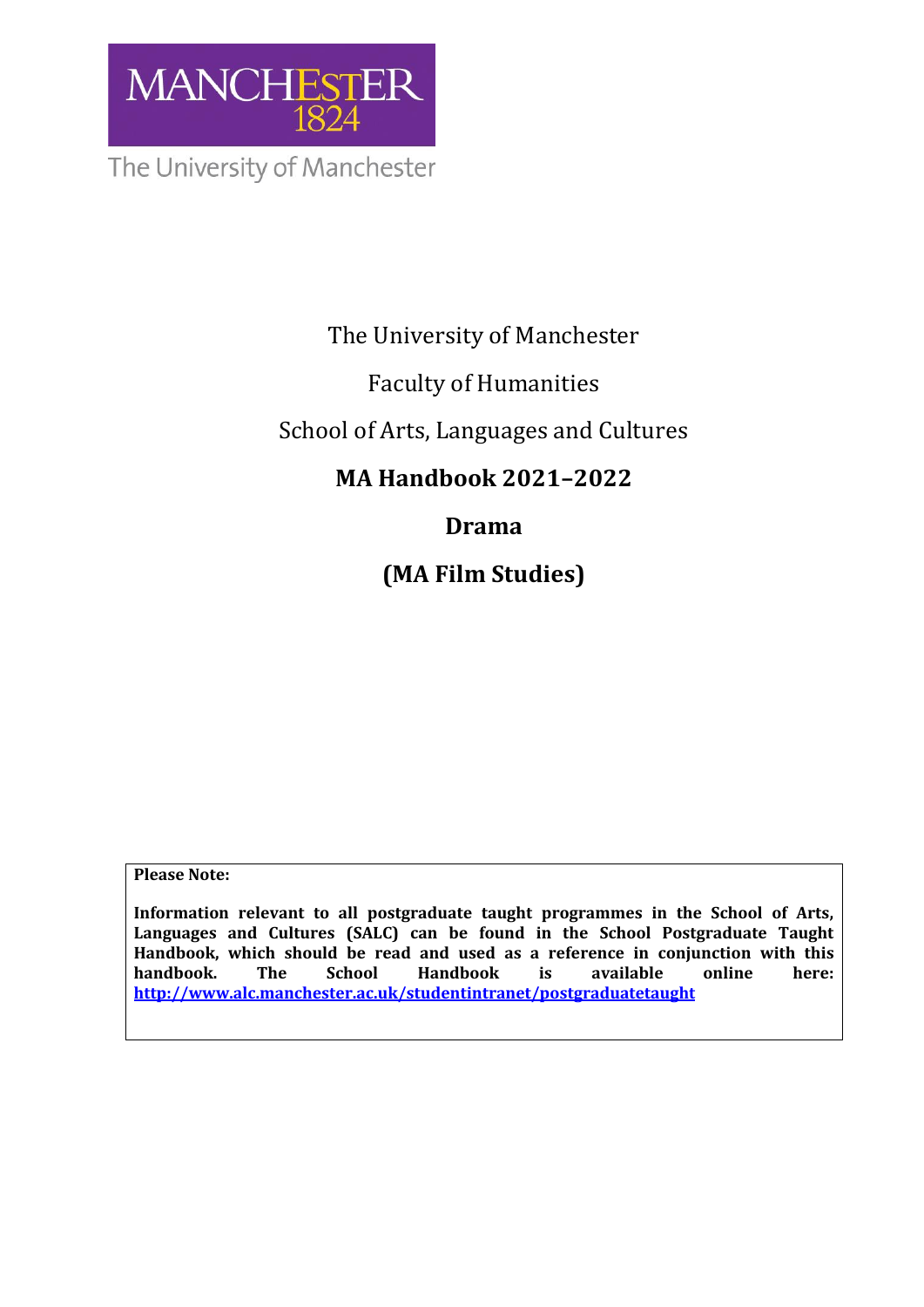## **Welcome message from the MA Film Studies Programme Directors**

We would like to extend a warm welcome to all MA students to our Film Studies programme, which sits within Drama and the School of Arts, Languages and Cultures. Postgraduate study at Manchester is well supported by a vibrant community of internationally engaged and research-active staff and a lively postgraduate student community. We hope you will find your time with us intellectually stimulating as well as socially and professionally rewarding.

Within Drama, staff specialisms cross three main strands that comprise our particular profile: theatre and performance studies, applied theatre, and film and screen studies. These areas interlink, with both staff and students keen to cross the boundaries from one area of research to another. The notion of 'dialogue' – with ideas, practices, and communities – is at the heart of all our practical and intellectual explorations. More information of our research activities may be found [here.](http://www.alc.manchester.ac.uk/subjects/drama/research/) We also have close links to the **Institute for Cultural Practices** (ICP), which provides a platform for engaged research and professional development in dialogue with cultural producers and organisations in Greater Manchester and beyond.

The MA Film Studies programme is situated within this interdisciplinary environment and seeks to bring together the theoretical study of film with aspects of applied practice, in ways that allow you to apply your exploration of film to 'real world' contexts and scenarios.

This handbook offers subject-specific information intended to help you navigate your studies with us. Do take the time to read it carefully, and do not hesitate to contact us should you have any questions at all.

*Please note that the delivery of some of the activities and events, and availability of buildings and services, noted in this handbook may be adapted to meet social distancing requirements in case Covid-19 prevention measures are needed.*

**Dr Johannes Sjöberg Lecturer in Screen Studies Postgraduate Taught Programmes Subject Area Director (Semester 1) Programme Director for MA Film Studies (Semester 1)**

**SL18, Martin Harris Centre Johannes.Sjöberg@manchester.ac.uk**

**Dr Felicia Chan Senior Lecturer in Screen Studies Postgraduate Taught Programmes Subject Area Director (Semester 2) Programme Director for MA Film Studies (Semester 2)**

**SL16, Martin Harris Centre Felicia.Chan@manchester.ac.uk**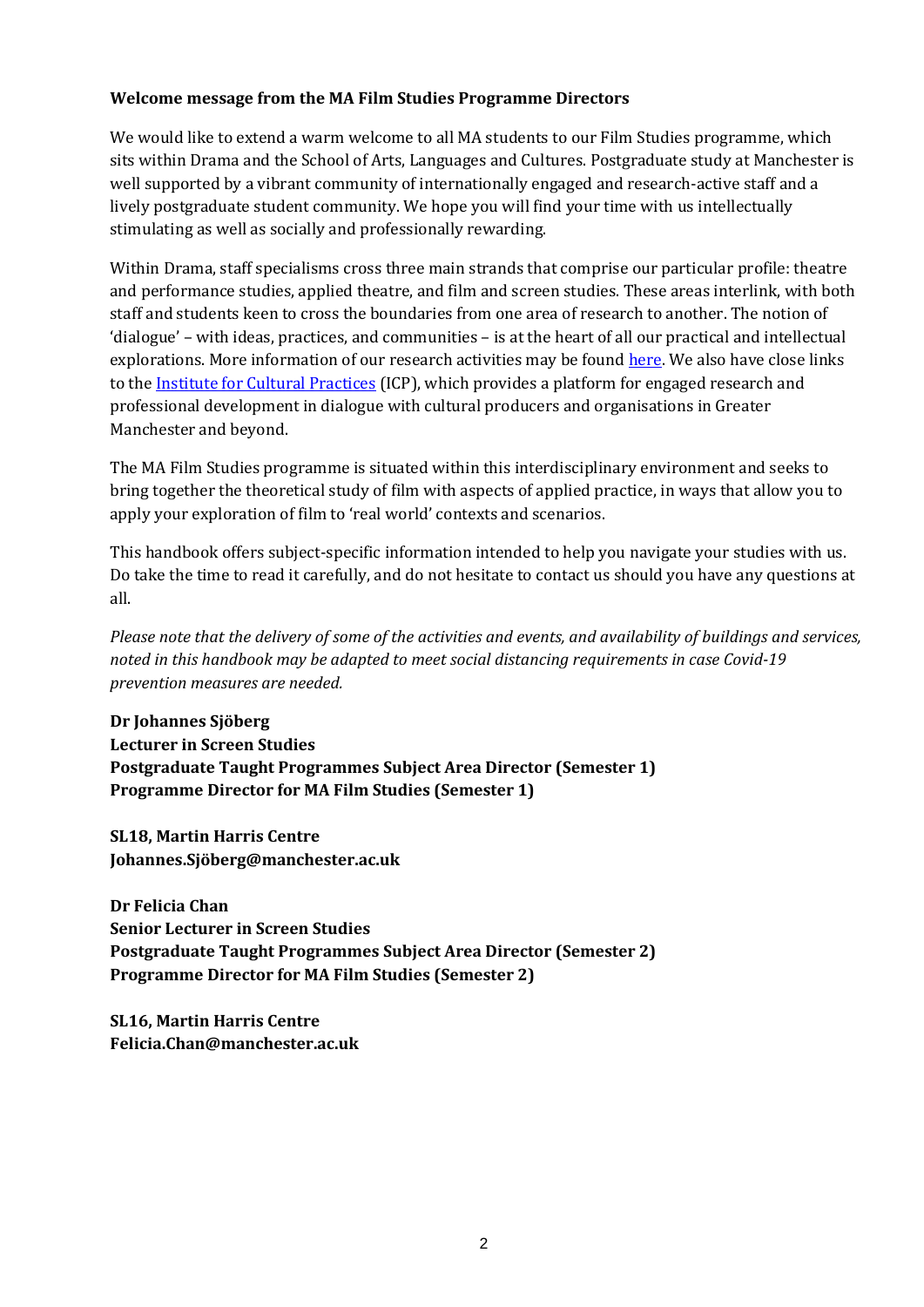### **Aims and Objectives**

#### **The programme aims to:**

- 1. Enhance students' capacity to systematically engage in advanced research and practice in film studies, both on an independent basis and in collaboration with their peers, and thereby to prepare students for further academic study and/or employment in the field.
- 2. Facilitate the study of a comprehensive range of specialist areas within film studies, taking in both theory and aspects of applied practice
- 3. Foster students' skills in critically evaluating current and advanced scholarship in film studies, to develop critiques of that scholarship, as well as developing the ability to interrogate their own and their peers' professional practises.
- 4. Build links between the University of Manchester and diverse professional contexts and communities in Greater Manchester and beyond.
- 5. Encourage the research and practice of film studies that engages with creative methods, nontraditional and/or community sites, and with issues relating to social transformation, critique and responsibility.

### **Intended Learning Outcomes (ILOs)**

On successful completion of the programme a typical student will be able to:

### **A. Knowledge & Understanding**

- 1) Demonstrate a critical and conceptual grasp of contemporary, theoretical and historical approaches to interpreting films and film cultures
- 2) Demonstrate advanced knowledge and understanding of specialised areas of film studies
- 3) Demonstrate a critical awareness of contemporary social and political contexts of films and film cultures
- 4) Display advanced knowledge and understanding of the creative processes and techniques in film studies through close analysis, systematic research and/or practical engagement in areas such as film criticism, documentary filmmaking, and participatory practice

### **B. Intellectual Skills**

- 1) Analyse and evaluate current problems and critical debates in the field of film studies
- 2) Synthesise information from a range of sources
- 3) Present a coherent and compelling academic argument, showing evidence of independent and critical judgement
- 4) Solve research problems with a high degree of imagination and critical insight
- 5) Undertake sustained and independent research for their dissertation

## **C. Practical Skills**

- 1) Plan, coordinate and execute film studies and practical projects, including projects for artsrelated and/or community contexts and settings, and dissertations
- 2) Search, retrieve and analyse information from a range of specialist, academic and professional sources
- 3) Communicate project objectives and plans in written and verbal form, for specialist and nonspecialist audiences, and demonstrating critical insight into the process
- 4) Understand and employ appropriate academic conventions for presentation of written work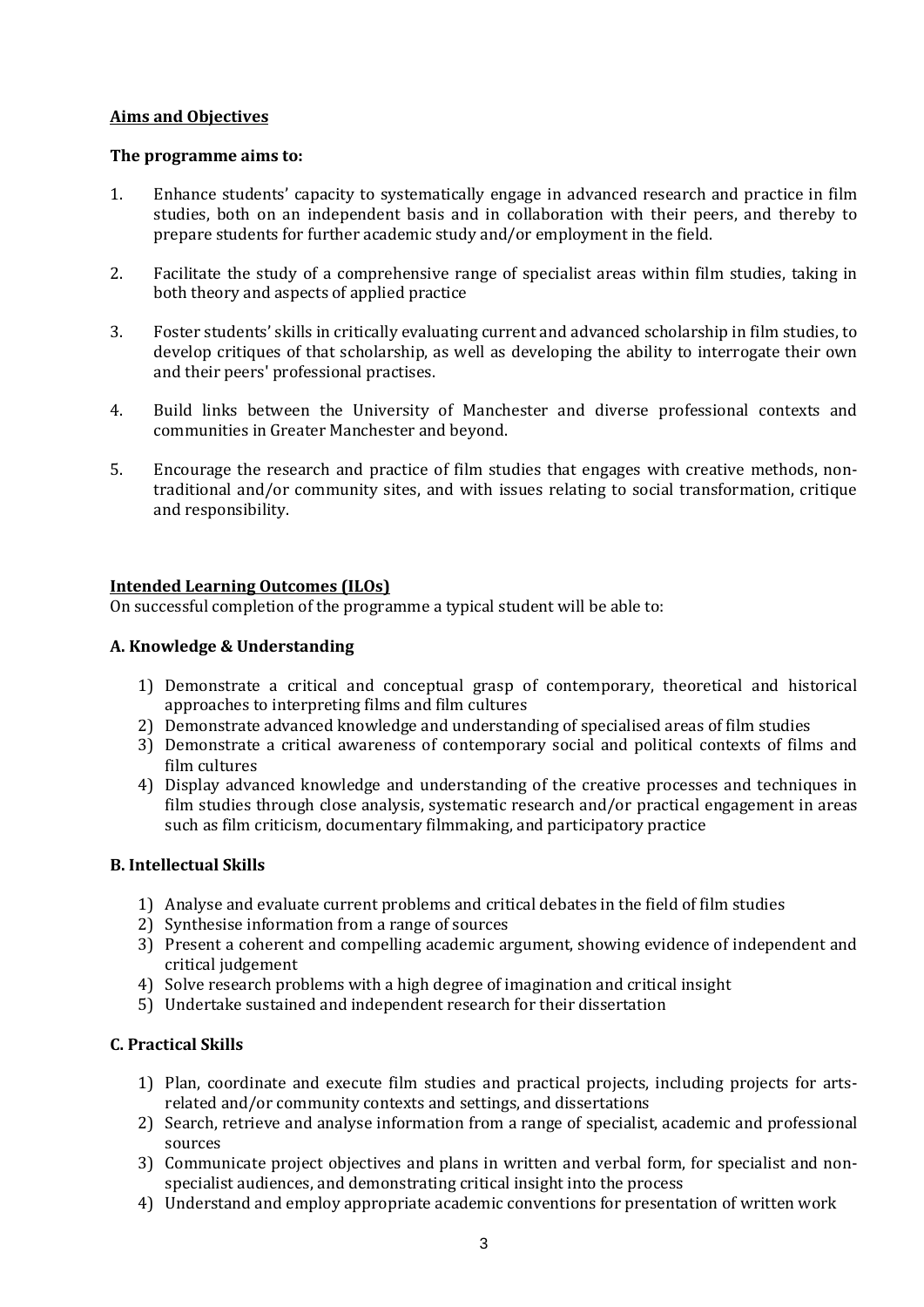#### **D. Transferable Skills and Personal Qualities**

- 1) Communicate effectively in academic writing exercises and seminars
- 2) Search, retrieve and analyse information from a variety of sources
- 3) Apply creative and practical film analysis and research skills to diverse professional and/or community settings
- 4) Manage time and work to deadlines
- 5) Exercise initiative and personal responsibility
- 6) Use the appropriate IT technologies
- 7) Work effectively as a member of a team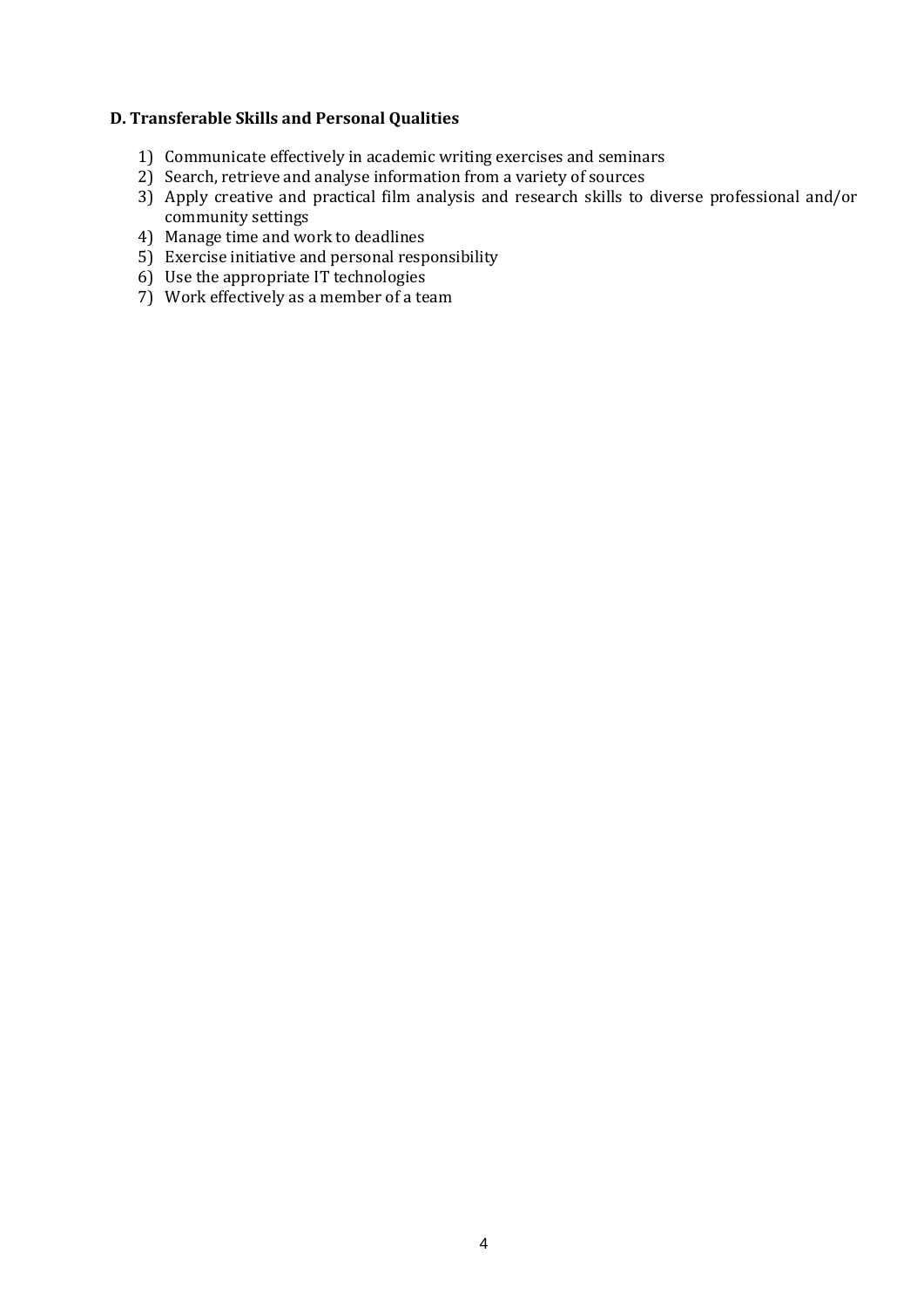## **Programme structure**

## **Full time (12 months)**

| Semester 1 (60 credits)                                                                                                                                                                                                                                                                                                                                                                                                                                                                                                                                                                                                                                                                                                                |             |  |
|----------------------------------------------------------------------------------------------------------------------------------------------------------------------------------------------------------------------------------------------------------------------------------------------------------------------------------------------------------------------------------------------------------------------------------------------------------------------------------------------------------------------------------------------------------------------------------------------------------------------------------------------------------------------------------------------------------------------------------------|-------------|--|
| Core modules<br>DRAM71331 Film Theories Debates and Approaches<br>DRAM71442 Film Cultures: Research, Industries and Practice                                                                                                                                                                                                                                                                                                                                                                                                                                                                                                                                                                                                           | 30<br>30    |  |
| Semester 2 (60 credits)                                                                                                                                                                                                                                                                                                                                                                                                                                                                                                                                                                                                                                                                                                                |             |  |
| Select optional modules                                                                                                                                                                                                                                                                                                                                                                                                                                                                                                                                                                                                                                                                                                                |             |  |
| Students select from a range of study or practice-based options for up to 60 credits. Some<br>study options also have optional practice-based components. Availability varies yearly.<br>Some options may have a cap on numbers because of its specialised mode of delivery;<br>please consult the Course Unit Director or your Programme Director prior to registration.                                                                                                                                                                                                                                                                                                                                                              |             |  |
| DRAM70011/12 Directed Reading<br>UCIL60312 Creating a Sustainable World: 21st Century Challenges and the Sustainable<br>Development Goals                                                                                                                                                                                                                                                                                                                                                                                                                                                                                                                                                                                              | 15          |  |
| DRAM70051/52 Directed Reading<br>DRAM73211/12 Directed Practice<br>DRAM60141 Screen Acting & Stardom<br>DRAM71011 From Documentary to Mockumentary<br>Falstaff and Gandalf: Adapting Fantastic Texts to Film<br>DRAM70022<br><b>Docufiction Filmmaking</b><br>DRAM70062<br>DRAM70482<br>Screening the Holocaust<br>The Social Lives of Cinema<br>DRAM62842<br>ENGL60152<br>Queer Cinema and Beyond<br>SALC60072<br>Business Strategies for the Arts<br>SALC70300<br>Placement<br>SALC60502/60052 Creative Learning<br>Students may choose from other free choice options (maximum 30 credits) from another<br>programme in the humanities or social sciences, subject to the approval of their<br>programme director.<br><b>Summer</b> | 30<br>15/30 |  |
| Core module<br>DRAM70990 Dissertation or DRAM 70980 Dissertation by Practice                                                                                                                                                                                                                                                                                                                                                                                                                                                                                                                                                                                                                                                           | 60          |  |
|                                                                                                                                                                                                                                                                                                                                                                                                                                                                                                                                                                                                                                                                                                                                        |             |  |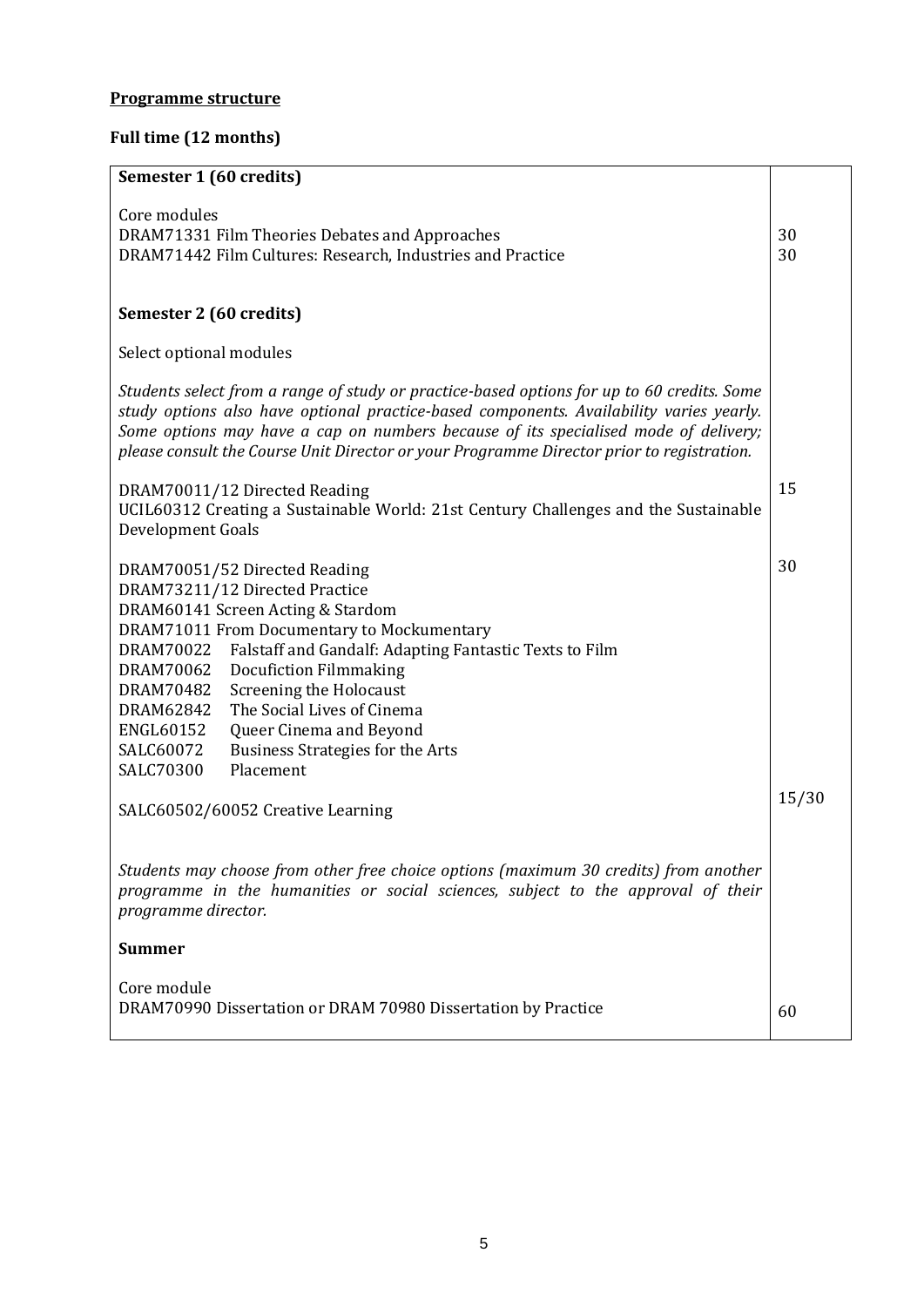## **Part-time (24 months)**

| Year 1, Semester 1 (30 credits)                                                                                                                                                                                                                                                                                                                                                                                                                   |       |
|---------------------------------------------------------------------------------------------------------------------------------------------------------------------------------------------------------------------------------------------------------------------------------------------------------------------------------------------------------------------------------------------------------------------------------------------------|-------|
|                                                                                                                                                                                                                                                                                                                                                                                                                                                   |       |
| Core module<br>DRAM71331 Film Theories Debates and Approaches                                                                                                                                                                                                                                                                                                                                                                                     | 30    |
| Year 1, Semester 2 (30 credits)                                                                                                                                                                                                                                                                                                                                                                                                                   |       |
| Select optional modules                                                                                                                                                                                                                                                                                                                                                                                                                           |       |
| Students select from a range of study or practice-based options for up to 60 credits. Some<br>study options also have optional practice-based components. Availability varies yearly.<br>Some options may have a cap on numbers because of its specialised mode of delivery;<br>please consult the Course Unit Director or your Programme Director prior to registration.                                                                         |       |
| DRAM70011/12 Directed Reading<br>UCIL60312 Creating a Sustainable World: 21st Century Challenges and the Sustainable<br>Development Goals                                                                                                                                                                                                                                                                                                         | 15    |
| DRAM70051/52 Directed Reading<br>DRAM73211/12 Directed Practice<br>DRAM60141 Screen Acting & Stardom<br>DRAM71011 From Documentary to Mockumentary<br>DRAM70022 Falstaff and Gandalf: Adapting Fantastic Texts to Film<br>DRAM70062 Docufiction Filmmaking<br>DRAM70482 Screening the Holocaust<br>DRAM62842 The Social Lives of Cinema<br>ENGL60152 Queer Cinema and Beyond<br>SALC60072 Business Strategies for the Arts<br>SALC70300 Placement | 30    |
| SALC60502/60052 Creative Learning                                                                                                                                                                                                                                                                                                                                                                                                                 | 15/30 |
| Students may choose from other free choice options (maximum 30 credits) from another<br>programme in the humanities or social sciences, subject to the approval of their<br>programme director.                                                                                                                                                                                                                                                   |       |
| Year 2, Semester 2 (30 credits)                                                                                                                                                                                                                                                                                                                                                                                                                   |       |
| Core module<br>DRAM71442 Film Cultures: Research, Industries and Practice                                                                                                                                                                                                                                                                                                                                                                         | 30    |
| Year 2, Semester 2 (30 credits)<br>Options as above.                                                                                                                                                                                                                                                                                                                                                                                              |       |
| <b>Summer</b>                                                                                                                                                                                                                                                                                                                                                                                                                                     |       |
| DRAM70990 Dissertation or DRAM70980 Dissertation by Practice                                                                                                                                                                                                                                                                                                                                                                                      | 60    |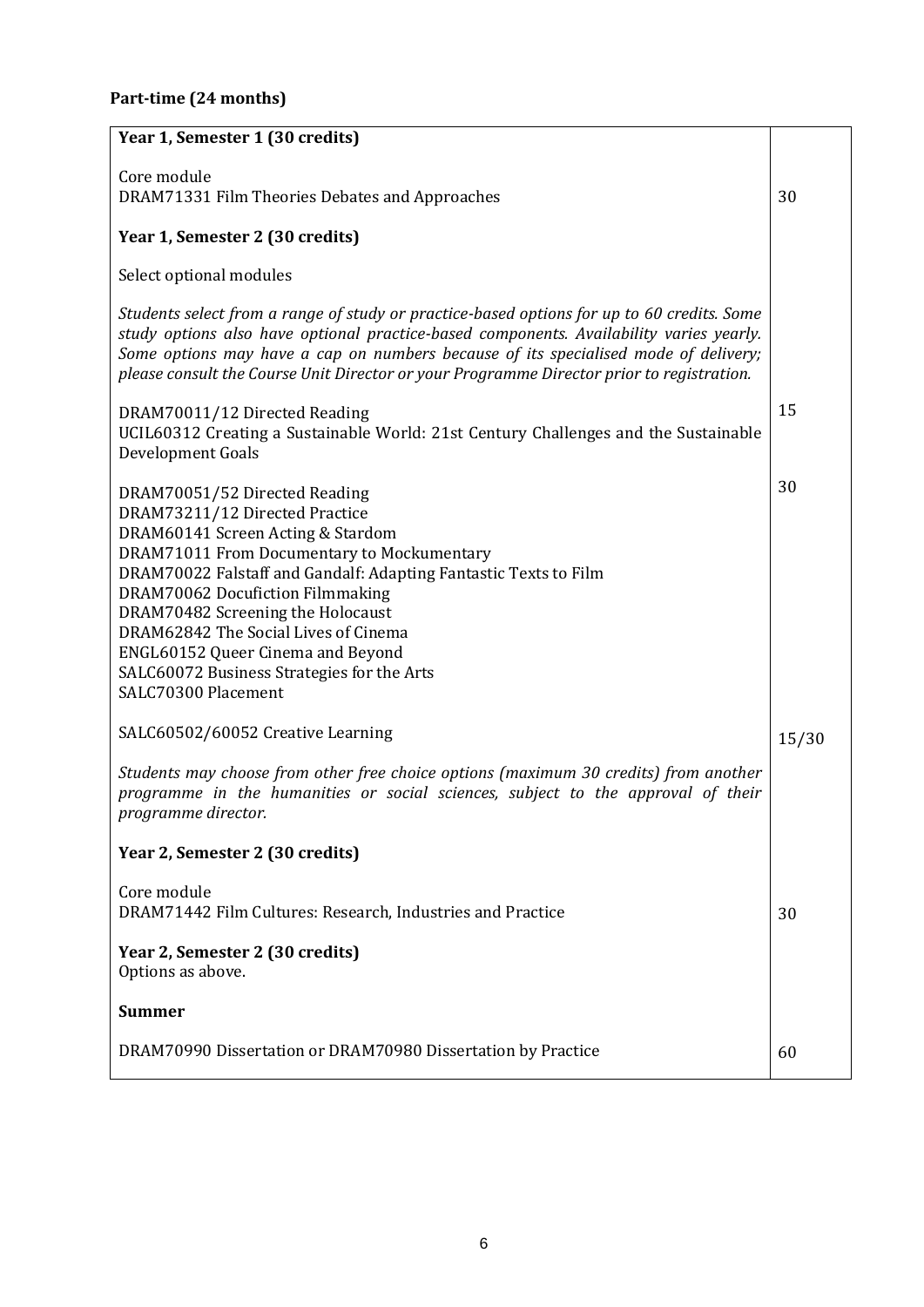## **Teaching and learning methods**

Teaching and learning methods will vary according to the specificities of each taught module, and may include:

- Seminars, including discussions, and individual and group exercises exploring key concepts and problems in set readings
- Individual and small-group tutorials and/or supervision
- Practical workshops, involving live and engaged exploration of creative methods and issues arising in research and practice in professional and community settings, including the use of real-world scenarios and case studies
- Screenings and discussions of case study films and examples of relevant film practice
- Supervised placements and projects supporting work-based learning

## **Assessment methods**

Assessment methods will vary according to the specificities of each taught module, and may include

- Written and audio-visual essay assignments
- Reflective and evaluative reports on projects and placements
- Film analysis and practice (including documentary filmmaking, participatory video, fieldwork and workshop exercises and projects and/or both), accompanied by appropriate documentation and written reflection and analysis
- Dissertation, including Dissertation by Practice

*For full details on how to format and submit coursework, word limits and penalties, assessment criteria, and other details, please consult the assessment section of the School PGT Handbook.*

### **Style guidance for academic writing**

All written coursework must be submitted in typewritten form, using 1.5 line spacing or double spacing, and the complete word count (including footnotes, but not bibliography) must be listed at the end of the document. The title/question should be clearly written at the top of the first page and the pages must be numbered throughout. Your student ID number (not your name) should be placed in a header at the top of every page.

Written coursework in Drama — including footnotes and bibliographies — should be formatted according to any standard academic style sheet (Harvard, Chicago, etc). Whichever style you choose, *remember to be consistent*. Further guidance may be found on the [Library's pages.](http://subjects.library.manchester.ac.uk/referencing) The Library also conducts training workshops and surgeries should you require further assistance.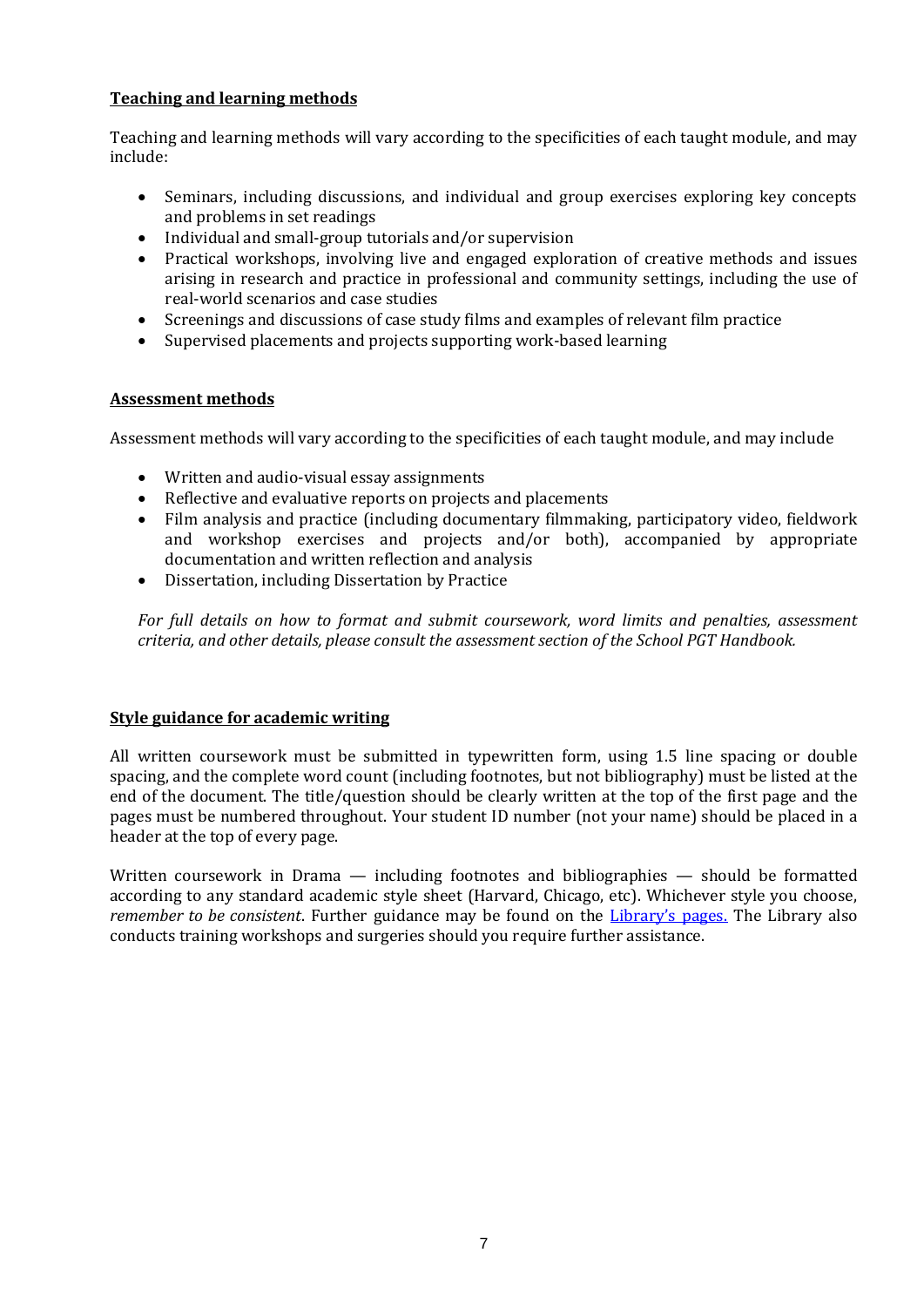### **Information about Directed Reading/Practice**

*This provides an overview to the module. More detailed information can be found in the module handbook. Please speak to your Programme Director if you have questions.*

This module allows the student to undertake a sustained piece of research on a topic that may not be available as a taught module. It can be used to further the student's interest in an area of study and/or to conduct foundational research which may be relevant to the Dissertation later on. Please note that work on this module should not be duplicated in the Dissertation.

The Directed Reading/Practice module can be conducted via individual or small group tutorials with the assigned course tutor, or through a combination of such tutorials and larger seminars. Recommended contact time: a minimum of 3 meetings (up to 6) spread throughout the period of study.

## **Dissertation and Dissertation by Practice**

## *This provides an overview to the module. More detailed information can be found in the module handbook. Please speak to your Programme Director if you have questions.*

You may write a dissertation on any topic of your choosing, subject to finding an academic who will agree to supervise it, and subject to the approval of your MA Programme Director. When choosing a subject to research you should remember the length of the dissertation (12,000-15,000 words), and that the academic genre this most closely corresponds to is a long article in an academic journal. You should have already familiarised yourself with the standard journals in your subject area, and be familiar with the scope and ambition of the articles that appear in them. Dissertations, like articles (depending on the journal), may be strongly based on original primary source research, they might aim to re-interpret an already well-trawled area of the subject, or they might take up an approach somewhere between these two extremes. In all cases, however, the authors will have chosen and elaborated a body of relevant material (an 'archive') which they bring to bear on a clearly defined issue. One of your first tasks after you have settled on a dissertation topic should be to establish the scope of this archive with your supervisor. Topics that are too ambitious in their coverage run the risk of spreading themselves too thinly. As an MA student, you will be expected to demonstrate a critical knowledge of the relevant existing literature, but also to distinguish clearly the contribution that you are making to the subject. It is, of course, important to construct an argument within your dissertation and justify the relevance, and expound the significance of your findings.

Though work on the research outline and the dissertation begins earlier in the year, progression to the Dissertation is officially confirmed at the examination boards in Summer and is dependent upon successful completion of the taught stage of the Master's, either at first attempt or by resit/resubmission in August.

### **Research Outline**

You are required to successfully complete a written Research Outline (key dates to be provided) and present your proposal in a small group presentation before you will be allowed to proceed on to the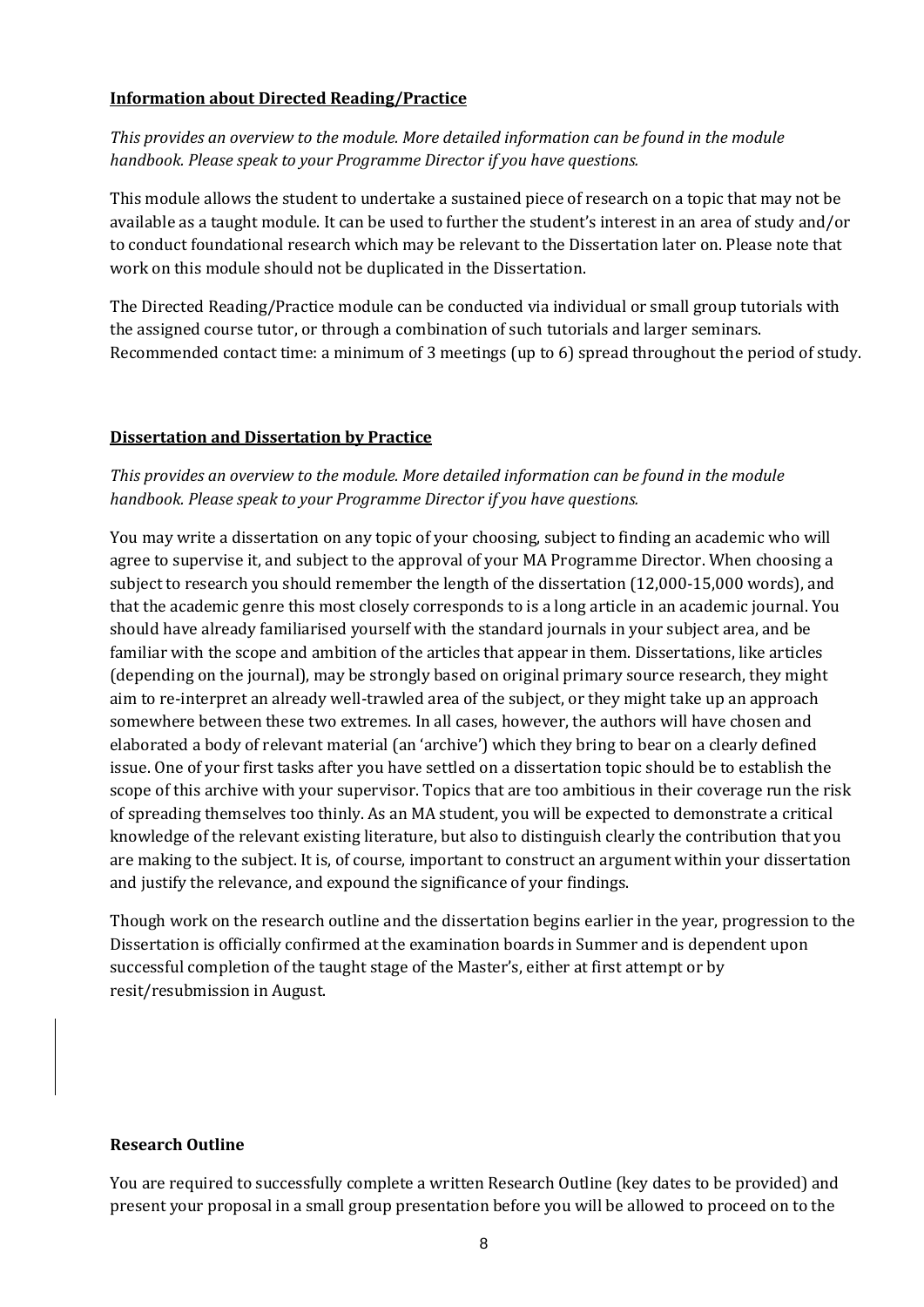## Dissertation.

We strongly recommend that you contact one or more members of academic staff with appropriate experience in their chosen field for advice and feedback on the proposed research before submitting the written proposal. Contact details and research interests for members of staff in Drama are provided in the final pages of this handbook. There are also academic staff members across SALC working in film, screen and media-related areas, such as in English and American Studies, Languages and Intercultural Studies, and so on.

The Research Outline and presentation is marked on a pass/refer basis. It is not given a numerical mark and in that sense does not contribute towards your overall degree result. A successful Research Outline/presentation will contain all the elements specified in the handbook, and will demonstrate satisfactorily that this is a viable project capable of being brought to completion in the time available.

Successful completion of the Research Outline results in an agreement in principle to proceed to the dissertation. Students who do not achieve the agreement in principle will be allowed to resubmit the Research Outline up until the final submission date for Semester 2 coursework. Re-submissions can be made at any time before that date and students can re-submit as many times as might be required before the final deadline. All submissions and re-submissions should primarily be made online via Turnitin. Instructions will be received from the PG Taught Programmes office.

## **Research Ethics**

Any Masters students conducting research that involves contact with people are required to complete an online decision tool. Its purpose is to enable you to decide, in conjunction with your tutor/supervisor, whether your project raises ethical issues that require an application for ethical approval to the School Ethics Committee and/or the University Research Ethics Committee. For more information, see the School of Arts, Languages and Cultures research ethics pages:

<https://www.manchester.ac.uk/research/environment/governance/ethics/>

## **Supervision of Dissertations**

You are entitled to 4 x 30 minute supervisions. Two of these should have occurred before the end of May and the subsequent two before the end of June. In most cases supervisors will not be available in July and August, so you should plan your research accordingly.

Your supervisor is permitted to read and comment on draft versions of your dissertation. Your supervisor will read short extracts from your dissertation as part of the normal supervision process, provided such extracts are submitted at least 3 working days before the date of the supervision. Please remember, in the case of longer pieces of work, that your supervisor will need sufficient time (at least a week) in order to be able to read and comment on your work.

It is your responsibility to contact your supervisor to arrange a supervision meeting.

*A workshop on Dissertation preparation, research and writing will be conducted at the start of Semester 2. This will be timetabled and attendance at this workshop is compulsory.*

### **Dissertation Presentation Guidance**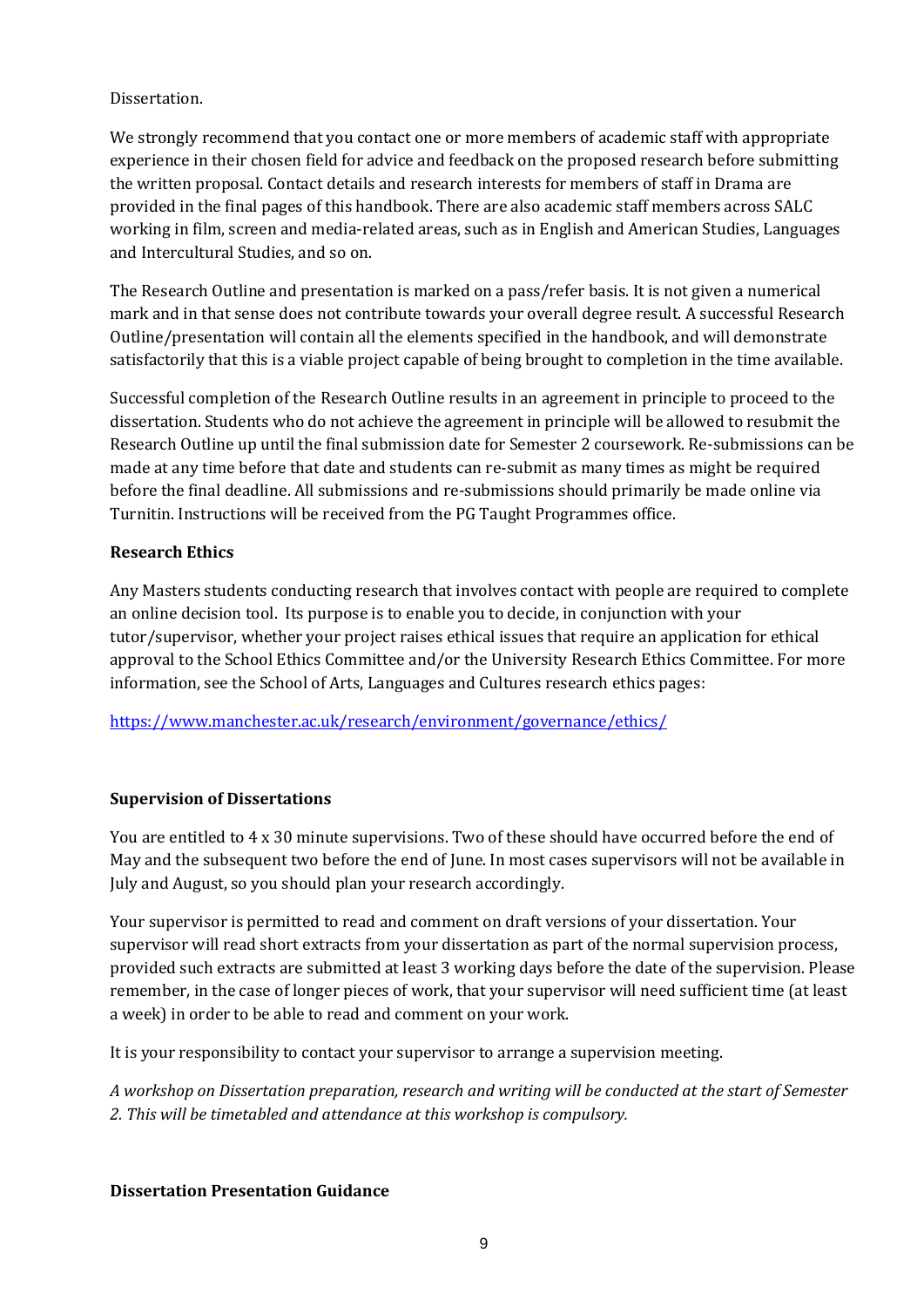For full guidelines please refer to the guidance document ['Presentation of Taught Masters](http://www.tlso.manchester.ac.uk/map/teachinglearningassessment/assessment/sectionb-thepracticeofassessment/guidanceforthepresentationoftaughtmastersdissertations/)  [Dissertations'](http://www.tlso.manchester.ac.uk/map/teachinglearningassessment/assessment/sectionb-thepracticeofassessment/guidanceforthepresentationoftaughtmastersdissertations/).

## **Additional information for Dissertation by Practice**

The Dissertation by Practice consists of a written dissertation (5,000-10,000 words) and a practical component. The expectation is that the practical component will consist of a piece of audiovisual practice (15-30 minutes), or an applied film studies project, the scope of which must be discussed with the supervisor.

The practical project should be an integral part of the dissertation research. The practical component should be completed by the end of Semester 2. This is to allow students adequate time for writing up.

Where the practical research involves direct interventions with human beings, the dissertation proposal must be submitted for ethical approval prior to the commencement of the practice (see guidance on 'research ethics' above).

For practice taking place outside of the University, a risk assessment *MUST* be completed and lodged with the Course Unit Director *BEFORE* the student begins work in that setting.

Note: *The dissertation will receive one mark based on an assessment of the practical and written components together.*

## **Research Outline for Dissertation by Practice**

The following information must be included in the Research Outline for practice-based:

- Title
- Description of project
- Evidence of student having sufficient skill and experience in the practice proposed
- Evidence that the practical component is manageable within the time constraints of the period of study
- Research aims of project and relationship of practice to written component
- Where collaboration is involved (e.g. production, film making) the responsibilities of the student and element of the practice to be assessed should be clearly explained and agreed
- Details of how a 'permanent' record of the practice will be created (see assessment details below)
- A list of resources required (please note resources must be agreed with Head of Drama. Requirements will be carefully assessed and offered subject to availability and equitable treatment for all students)
- Details of other organisations involved and a record of their agreement to take part (actors, venue, technicians etc.)
- A schedule for project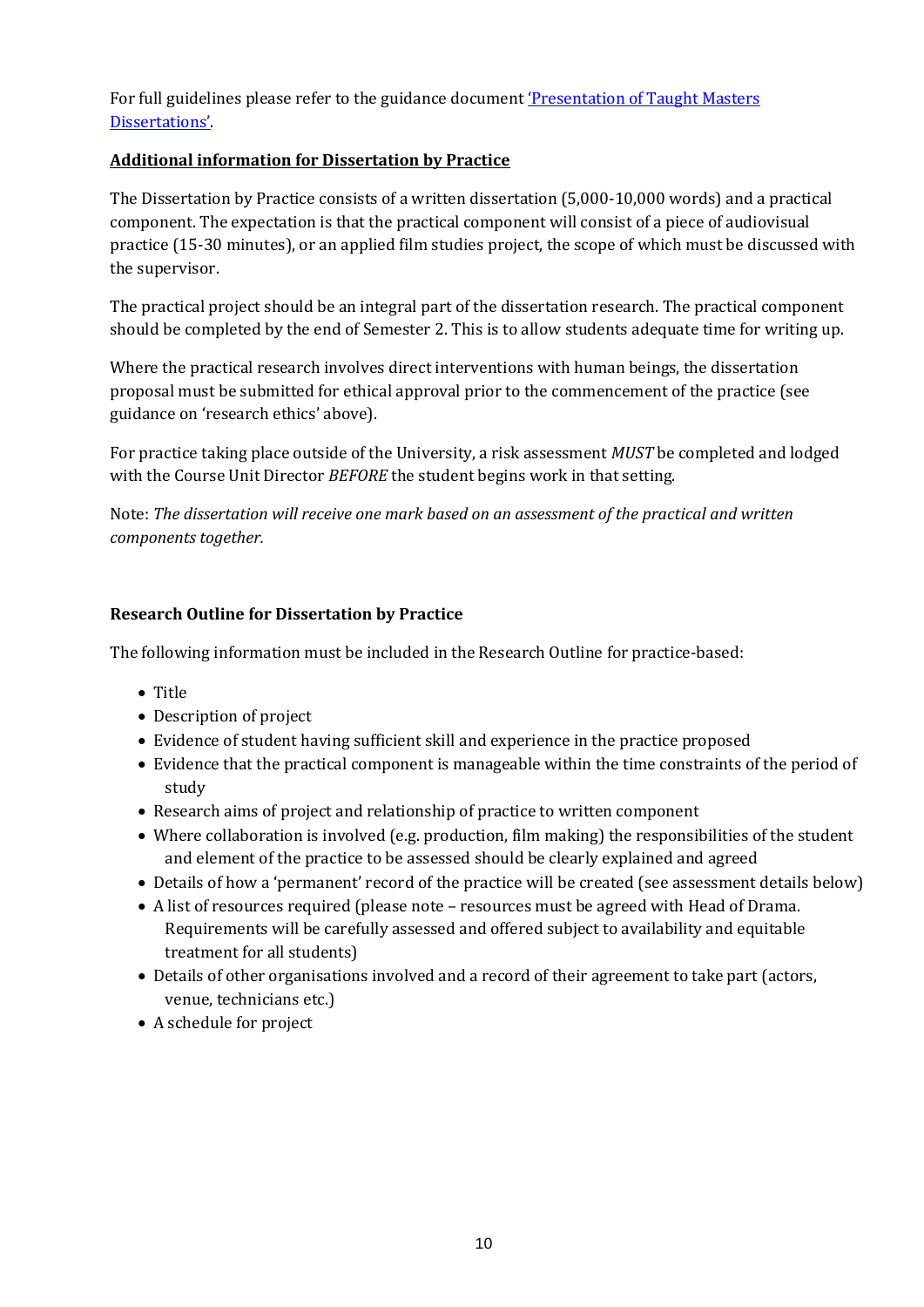## **Self-Directed Learning, Research Activities and Skills Training**

In addition to attending taught modules, all postgraduate students are expected to undertake their own programme of self-directed learning and skills acquisition. This may involve self-directed reading, language acquisition, computer training, attendance at research seminars in Drama and other departments, visits and voluntary work in cultural sector organisations, and many other activities.

MA students are also expected to participate in the broader research culture of the School of Arts, Languages and Cultures. MA Film Studies students are strongly encouraged to attend Drama's research seminar series, known as *Cultivating Research*, normally held on a Tuesday evening. These include talks, performances, demonstrations and works-in-progress by staff, external speakers and PhD students. Further details will be disseminated by the Programme Director.

Other research activities include seminars in other disciplines, CIDRAL events, postgraduate colloquia, public lectures, conferences, workshops, and reading groups. Complete details of all university events can be found on the University's [events page.](http://events.manchester.ac.uk/highlights/) You will also receive email reminders about upcoming events from the PGT Director or through the department's postgraduate newsletter.

The Graduate School runs a comprehensive skills training programme with workshops on research skills, academic writing, planning for your dissertation, the ethical approval process, applying for jobs, and many other topics. Training resources and further details can be found on the Blackboard pages for SALC60000 Research Skills for Graduate Education. You can also find out information about skills training, personal development, study support, internships and career events in the School PGT Handbook.

## **Academic Advising and Personalised Learning Plans**

Your Academic Advisor is your point of contact for any issues you may be facing regarding your intellectual, personal and professional development. Your Advisor, like all academic staff, will have advertised office hours, outside of which appointments will need to be made.

Part of the Academic Advising process involves discussing you[r Personalised Learning Plans](http://www.alc.manchester.ac.uk/studentintranet/postgraduatetaught/) with your Academic Advisor at certain points in the academic year. These meetings are designed to help you identify the strengths you bring to the programme, and any further support you might need, including support for any plans for further study or professional development.

### **University Support Services**

If you feel that you would like to contact University Support Services directly, and not via the School, or you want to talk to somebody outside the School, please see details below and here:

### <http://www.studentsupport.manchester.ac.uk/>

### **University Counselling Service**

The Counselling Service is available to all students at the University of Manchester. The service provides confidential counselling by a team of professional counsellors for students who want help with personal problems affecting their studies or well-being. It is a free service. You can contact the Counselling Service via their website to make an appointment.

Website[: http://www.studentnet.manchester.ac.uk/counselling/](http://www.studentnet.manchester.ac.uk/counselling/)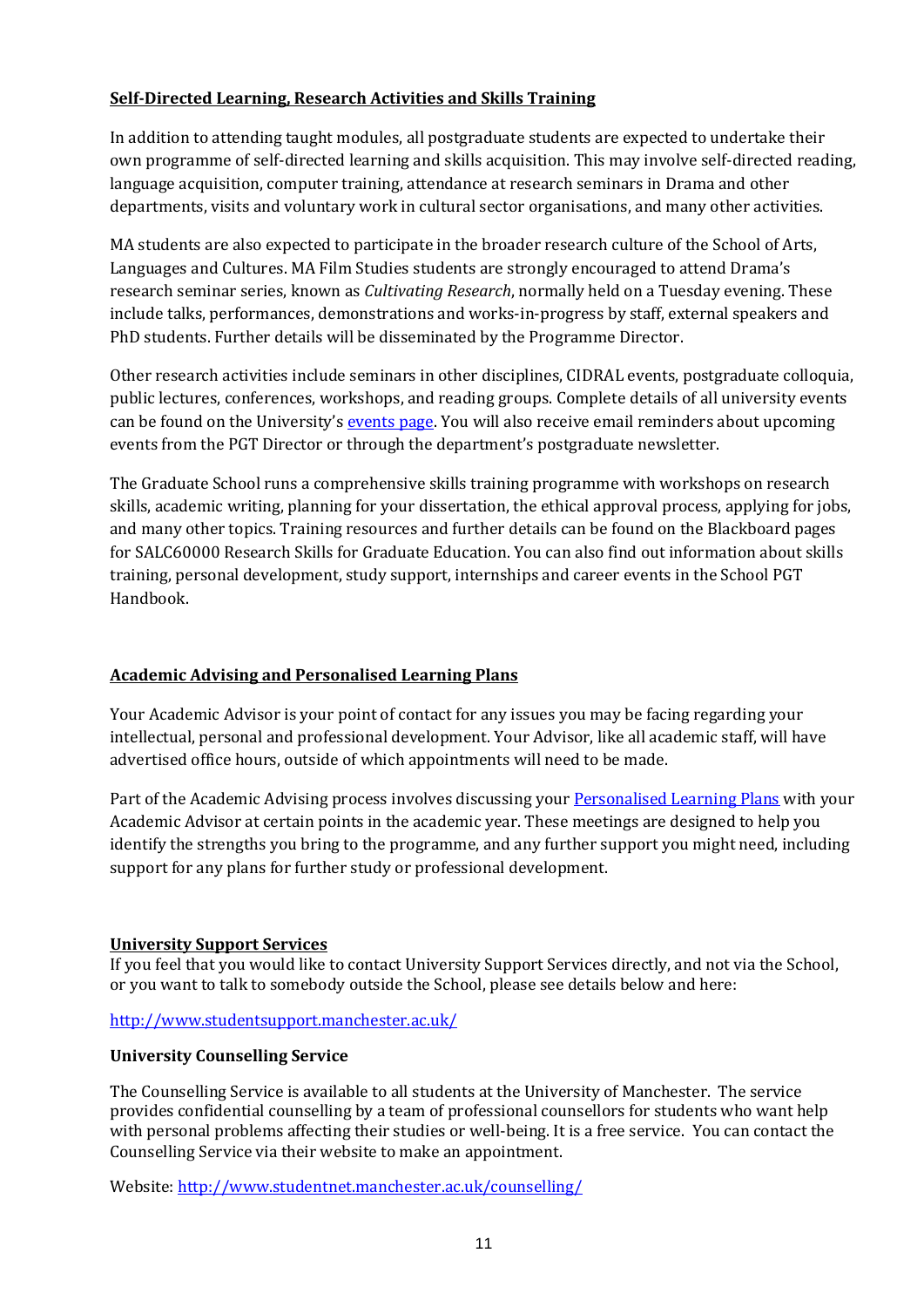#### **University Disability Advisory and Support Service**

The University has a Disability Advisory and Support Service (DASS), whose aim is to assist students, both prospective and current, who are affected by substantial and long-term conditions. If you register with DASS the team can assess and identify your needs whilst studying at the University. DASS offer a wide range of support to students and they will meet with you to discuss the support that suits you as an individual.

The Disability Advisory and Support Service will inform the academic School of your condition (with your consent) and suggest ways in which the School and academic staff can support you throughout your duration of your studies. When discussing your support, DASS will ask whether you would prefer not to disclose details of your disability/support needs to the School. Please note that if you choose to limit disclosure in this way, it will affect the support that the School is able to provide. Further information can be found here: http://www.dso.manchester.ac.uk/what-support-can-i-get/

In addition to this the DASS also:

- a) Deal with enquiries from prospective students with regard to all aspects of their disability-related support whilst at the university
- b) Assist students with applications to their funding body (e.g. LEA, NHS,GSCC) for Disabled Students' Allowance and undertake assessments of their support needs
- c) Liaise with other members of staff in the university to ensure that they can facilitate the needs of disabled students
- d) Operate an Equipment Loan scheme for students
- e) Assist students to organise personal helpers and support workers, if appropriate
- f) Undertake dyslexia screenings for students who think they may have dyslexia
- g) Advise on external sources of financial support and assistance and help with application to these funds

For further information visit the Disability Advisory and Support Service website at: <http://www.dass.manchester.ac.uk/>

If you register with DASS, you may receive automatic extensions for written work as part of your University Support Plan. More information about these is available here: <http://www.dso.manchester.ac.uk/autoext/>

Examinations support may be put in place, if it is identified as appropriate during your assessment with DASS. In order to be considered for exam support you will need to be fully registered and have your University Support Plan in place. If you are not already fully registered with DASS and you wish to be considered for Examinations Support, or you feel that your existing support recommendations should be reviewed, please note that there is a deadline before each of the main examination periods in January, May and August. In order to be considered, you will need to ensure that you meet with an adviser before the deadline. Deadline dates for 2020-21 will be circulated by email and available on the DASS website:<http://www.dass.manchester.ac.uk/what-support-can-i-get/exams/>

The School has a Disability Support Coordinator who is based within the Student Support and Guidance Office. The Disability Coordinator acts as a central contact point for students within the School who have queries about their support and as a liaison between the DASS and the School. For further information please refer to our website:

<http://www.alc.manchester.ac.uk/studentintranet/support/disability/>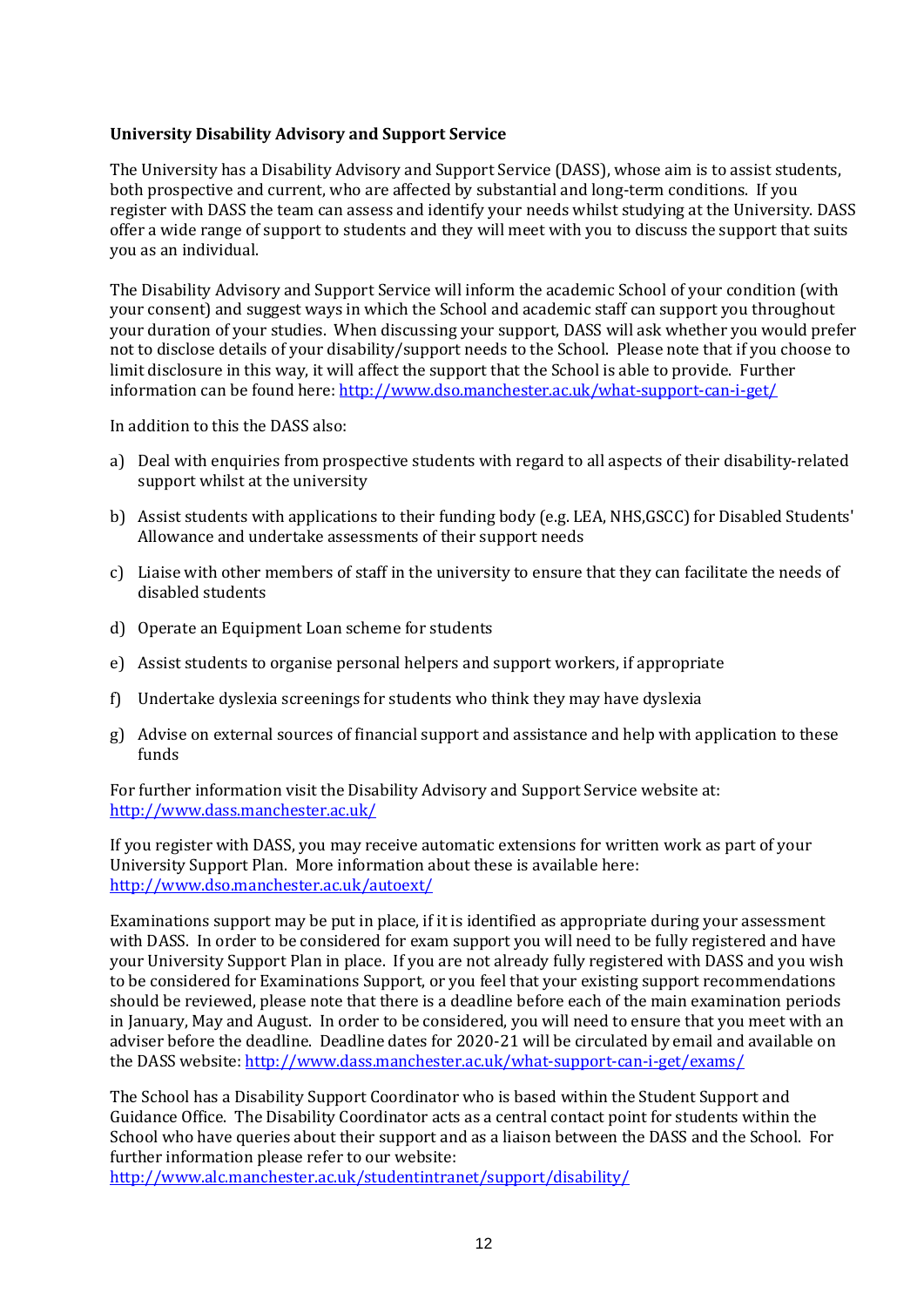#### **Students Union Advice Centre**

The Students Union has advisers who can help with all kinds of matters ranging from finances to housing and welfare issues. The Advice Centre is on the first floor in the Student Union Building, and is open Monday to Friday, 10am to 4pm, term time and vacation. Appointments can be made via the Student Union Reception. Further information is available here: <https://manchesterstudentsunion.com/top-navigation/advice-service/contact-an-advisor>

#### **Student Support and Advice at the Atrium**

Based in the University Place building, The Atrium is a University service where you can access information, guidance and advice. There are specialist advisers who can provide advice on careers, volunteering, managing money, international programmes, and support and well-being. The service at the Atrium will provide general advice and guidance, but we would strongly recommend that you contact the School Student Support and Guidance Office for detailed advice and guidance on matters such as mitigating circumstances; interruptions to study and appeals/complaints. Further information is available here: <http://www.studentsupport.manchester.ac.uk/>

#### **Study Skills websites**

The University Library has an award winning study skills programme called My Learning Essentials. Full details are available on the Library's website:

<http://www.library.manchester.ac.uk/academicsupport/mylearningessentials/>

### **University support for mature students**

The Burlington Society is the University society for mature students and postgraduate students. For further information please see:

Website[: https://www.facebook.com/groups/burlington.society](https://www.facebook.com/groups/burlington.society)

For further information on support for mature students, please see:

<http://www.manchester.ac.uk/study/undergraduate/mature-students/>

### **University Support for international students**

The International Society is a busy centre for international students based in the Greater Manchester area. Its office is located on on the ground floor of the University of Manchester's Students' Union (see map of campus). Manchester has more students from abroad than anywhere else in Britain, other than London, and International Society members come from all over the world.

Website[: http://www.internationalsociety.org.uk/](http://www.internationalsociety.org.uk/)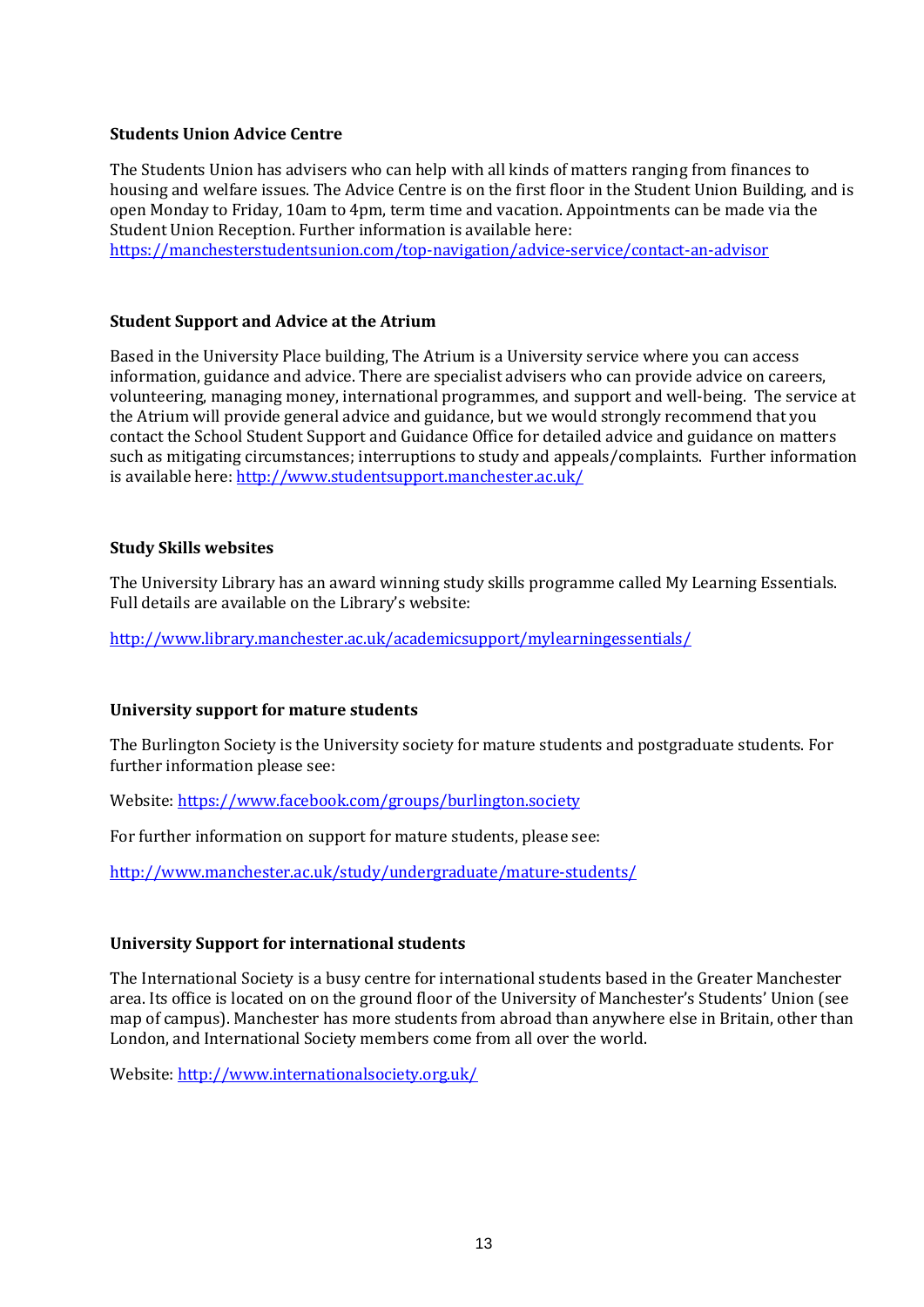## **Facilities for Students**

Academic staff in Drama are largely based in the **Martin Harris Centre**, which offers dedicated spaces for postgraduate students.

## **Postgraduate Common Room and Computer Cluster**

Postgraduate Common Room (Room F33, keypad code: C6729Z) and the Postgraduate Computer Cluster (Room F32, keypad code: C0812Y). Both are available for students to work 24/7. Admission to the building after hours is by swipe-card. Lockers may also be available for use on a first-come-first-served basis. Please speak to the Programme Director or the Martin Harris Centre reception if you have queries.

## **Lenagan Library**

The Lenagan Library (LG.15) houses a collection of over 1,000 films on video and DVD, which may be viewed at the library's private viewing suites. The listening suite in the Lenagan Library also provides facilities to access the 11,000 records and CDs it holds in its Music collections. Screen and audio material (with some restrictions) may also be loaned to postgraduate students.

## **John Thaw Studio Theatre**

The John Thaw Studio Theatre is the main theatrical 'laboratory' of the Drama department and is used for many different kinds of performances, rehearsals, and lecture/workshops. It is particularly valuable as an experimental arena for new and innovative work.

## **Cosmo Rodewald Concert Hall**

The Cosmo Rodewald Concert Hall seats 350 spectators, and is the primary venue for the concerts and recitals of our fellow staff and students in Music. It also hosts occasional interdisciplinary events, such as previous stagings of Brecht/Eisler's *The Mother*, Monteverdi's *Il combattimento di Tancredi e Clorinda*, and Harrison Birtwistle and Tony Harrison's *Bow Down*.

### **Equipment**

Camera and sound kits, including for Virtual Reality production, and the use of editing suites either in the Martin Harris Centre, the Media Centre or the Film Lab in Humanities Bridgeford Street will be available for postgraduate work. Please consult your course tutors.

### **Social media**

Drama runs a **[blog](https://manchesterdrama.wordpress.com/) and [Twitter feed](https://twitter.com/uomdrama) to which staff and students can contribute articles of** interest and connect to the wider community. To contribute to the blog, contact your Programme Director.

## **Graduate School**

The Graduate School is located in the Ellen Wilkinson Building and offers work spaces and lockers for postgraduate students. The Graduate School also runs [a blog,](https://sites.manchester.ac.uk/alc-grad-school/) providing information on training, workshops, conferences, funding schemes and other topics of interest to postgraduate students. They also have a [Facebook page](https://www.facebook.com/salcgraduateschool) and [Twitter feed.](https://twitter.com/AlcGradSchool)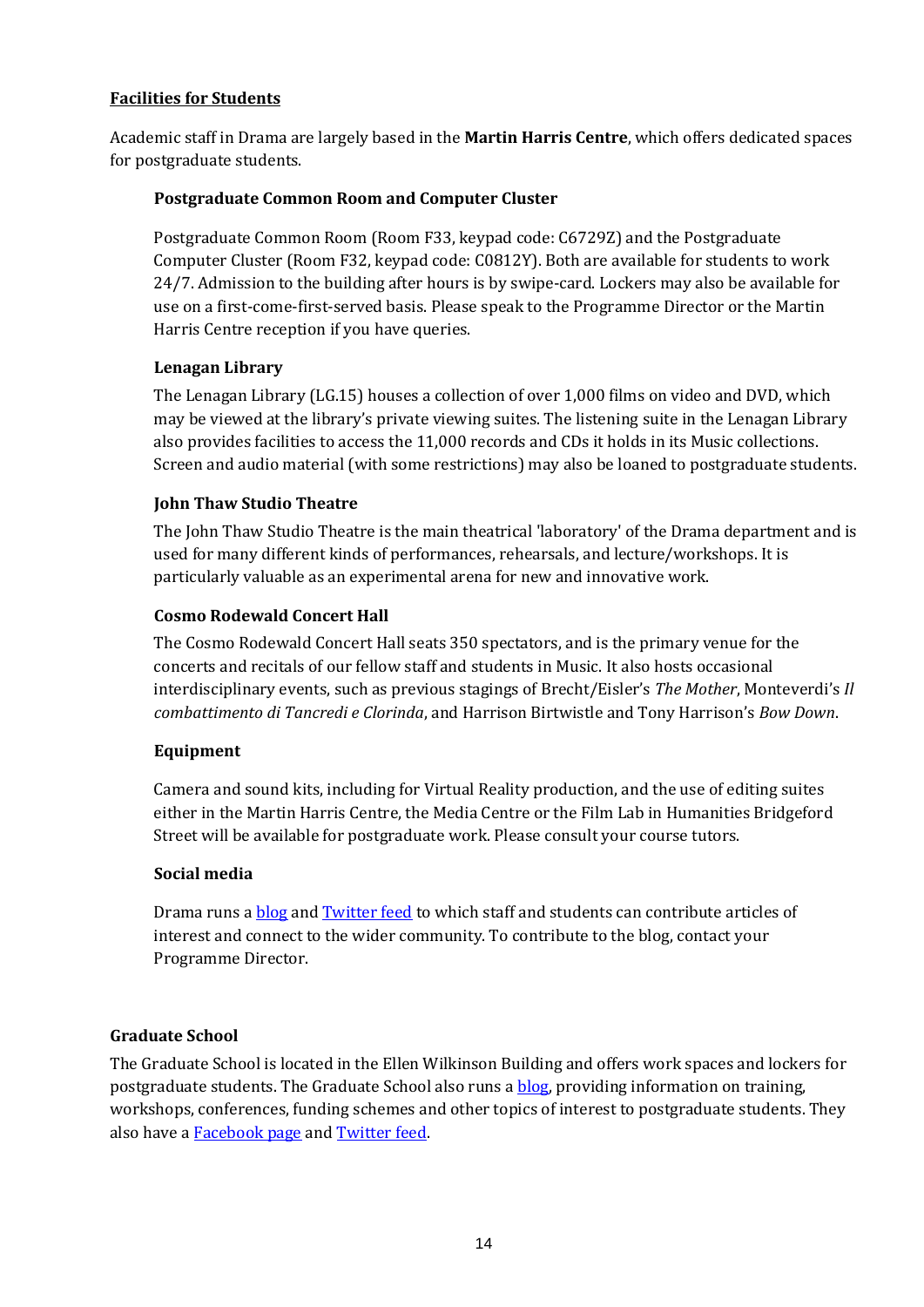## **Libraries and other research resources in Manchester**

The University of Manchester Library on campus is one of the largest academic libraries in the country, and offers a truly extraordinary range of books, periodicals, playtexts and electronic resources. Its annexe, the historical John Rylands Library on Deansgate normally houses rare books and special collections.

Manchester as a city is also extremely well-provisioned with other libraries and archival resources, including one of the best municipal libraries in Britain: Manchester's Central Library (also containing [North West England's BFI](http://www.manchester.gov.uk/info/500138/central_library/6316/what_you_can_do_at_central_library/2) archive, and the Henry Watson music library) in St Peter's Square. Other important resources are the Whitworth Art Gallery, the Manchester Art Gallery, Cheetham's Library, the Portico Library, the library of the Royal Northern College of Music, and various library resources at the Manchester Metropolitan University. Further information about these can be obtained from leaflets available in the University of Manchester Library, or by direct enquiry at the particular institution.

### **Libraries beyond Manchester**

Most postgraduates may expect at some time to use the resources of the British Library in London. An application form for a Library reader's card should be obtained well before any intended visit. Advice on visiting other major libraries beyond Manchester, like those at the universities of Oxford, Cambridge and Edinburgh, as well as specialist libraries such as the library of the British Film Institute in the Southbank can be obtained from your supervisor or from the University Library helpdesk.

## **Theatres and Cinemas**

Manchester and the north-west area have the richest conglomeration of theatres and cinemas in Britain outside London. HOME, on First Street, is Greater Manchester's flagship mixed arts centre for international contemporary art, theatre and film, with many exclusive screenings annually. Besides HOME and the commercial multiplexes, there is also the Everyman Cinema in Manchester's city centre (on Quay Street) as well as in Altrincham. Contact Theatre, an innovative company specialising in theatre for young audiences, is based on campus in a purpose-built theatre. Large-scale touring works can be seen at the Lowry in Salford Quays, or at the Palace Theatre and the Opera House in the city centre. There are a number of fringe theatre pub venues and community cinemas, such as the Savoy in Heaton Moor and Small Cinema in Moston. Only slightly further afield are the Bolton Octagon, the Oldham Coliseum, and various cinemas and theatres in Liverpool, Sheffield, Stoke-on-Trent, Mold, Lancaster, Leeds, York, Harrogate and Scarborough.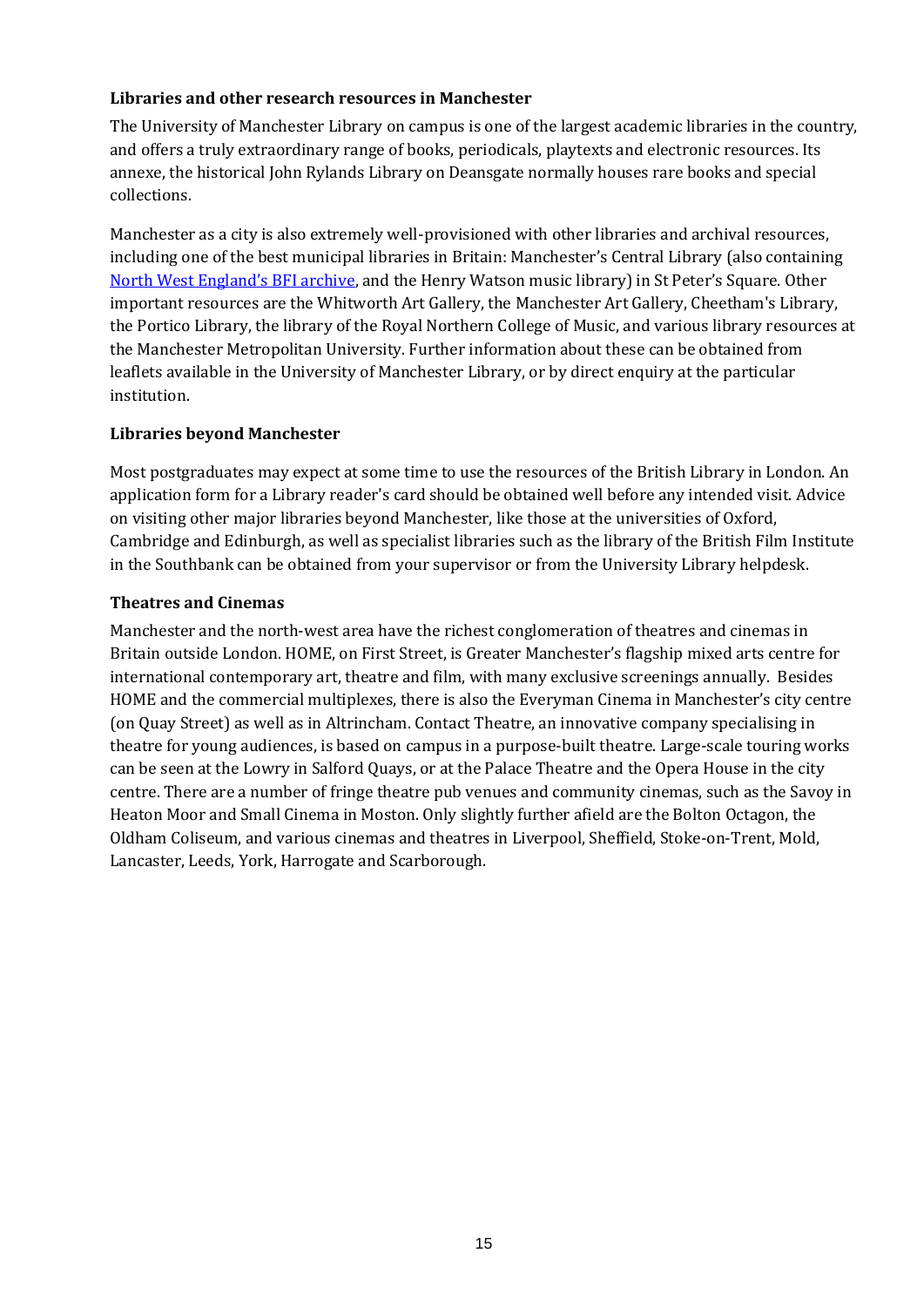#### **Key Dates for Full Time Students**

#### **Semester One Coursework** Friday 28th January 2022

**Submission of Written Research Outline** TBC

**Semester Two Coursework** TBC

**Resubmitted Coursework** TBC

**MA Dissertation Submission** Monday 5<sup>th</sup> September 2022

#### **Key Dates for Part Time Students**

**Semester One Coursework** Friday 28th January 2022

**Submission of Written Research Outline (for year part-time year 2 students only)** TBC

**Semester Two Coursework** TBC

**Resubmitted Coursework** TBC

**MA Dissertation Submission (for part-time year 2 students only)** Monday 5<sup>th</sup> September 2022

**Please note that all work should be submitted by midday (12pm) on the deadlines listed above\* - otherwise late submission penalties are enforced**

**\*Please also note that some course units may have alternative coursework deadlines to those listed above. Please see the individual course unit handbooks for confirmation.**

#### **Late Submission**

Any assessed coursework submitted after the deadline without good cause will incur a penalty determined by the lateness of its arrival:

- **ten marks will be deducted for the first day after the deadline**
- **ten additional marks will be deducted for each day thereafter (including weekends), up until 5 days (after which point a mark of zero will be awarded)**

If you are registered on units outside of the School, you should ensure that you are aware of the penalties that will be imposed for late course work submission for that School. Schools may operate different penalty schemes for late submission.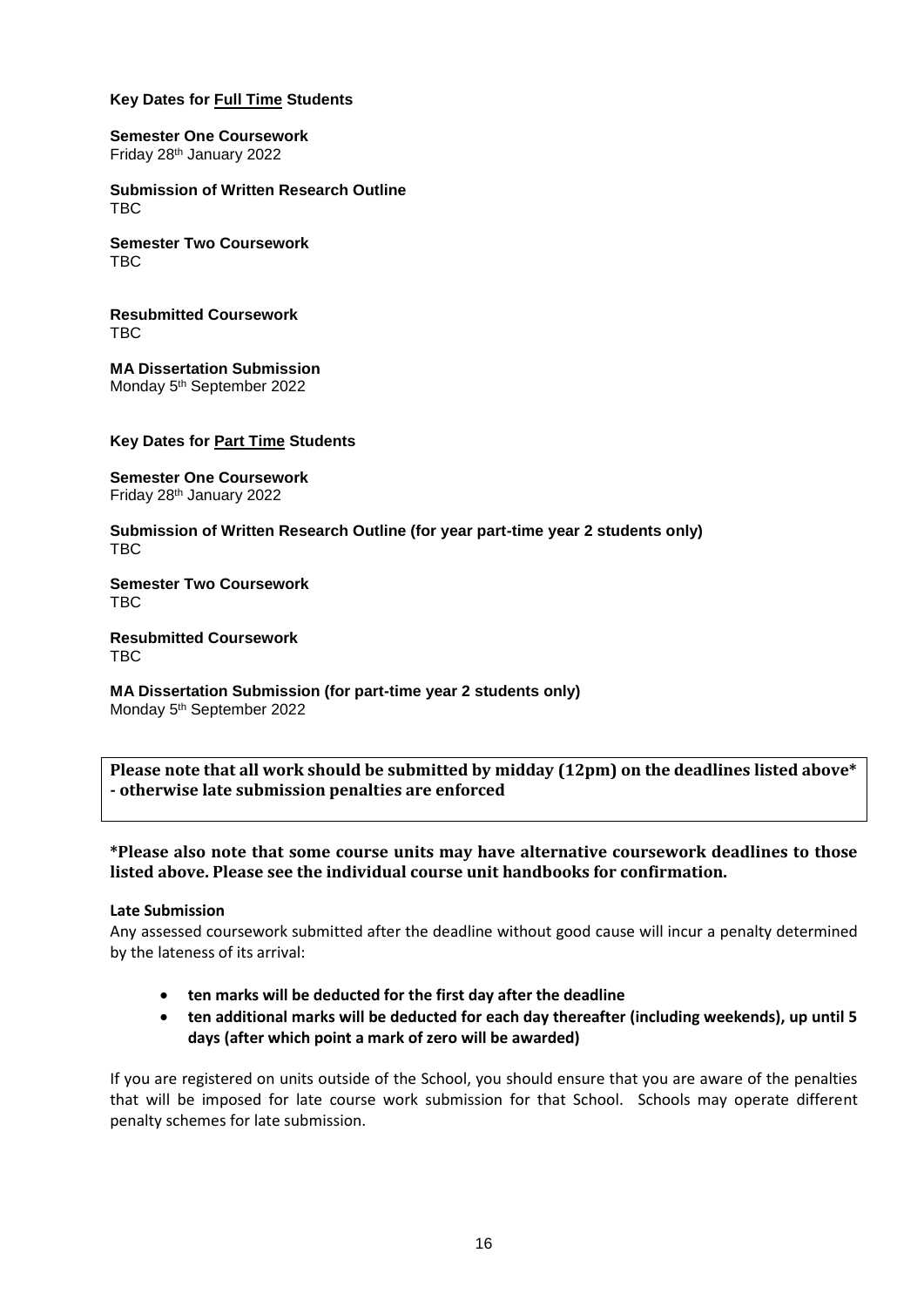#### **Staff in Drama**

Overall responsibility for Drama rests with the **Head of Drama, Professor Jenny Hughes**. All academic staff have advertised office hours posted outside their offices. Students should feel free to consult individual tutors and instructors during teaching weeks. The following offers a snapshot of academic research areas of interest across the Subject Area. For more up to date projects and publications, please refer t[o individual profiles online.](http://www.alc.manchester.ac.uk/drama/about/people/)

Please note that other academic staff members teaching in film-related courses within the School are not listed here. Your Programme Director will be able to direct you to the relevant member of staff should you have a query.

| <b>Professor Stephen Bottoms</b><br>stephen.bottoms@manchester.ac.uk                          | <b>Professor of Contemporary Theatre and</b><br><b>Performance</b><br>Alternative and experimental performance<br>practices in the US and UK from the 1960s to the<br>present. Recent practice-based research has<br>explored the use of site-specific performance as<br>a vehicle for dramatising environmental change.                                                                                                                              |
|-----------------------------------------------------------------------------------------------|-------------------------------------------------------------------------------------------------------------------------------------------------------------------------------------------------------------------------------------------------------------------------------------------------------------------------------------------------------------------------------------------------------------------------------------------------------|
| <b>Dr David Butler</b><br>david.g.butler@manchester.ac.uk                                     | <b>Senior Lecturer in Screen Studies</b><br>Film music (particularly in relation to race and<br>gender), audio-visual style and the fantastic on<br>screen as well as aspects of film history<br>(especially the development of film noir and<br>fantasy cinema), the process of adaptation and<br>the use of sound. Co-founder and director of the<br>Insight Film Festival and Delia Derbyshire Day.                                                |
| <b>Dr David Calder</b><br>david.calder@manchester.ac.uk                                       | <b>Lecturer in Drama</b><br>Questions of creative work and labour, theatrical<br>space and time, and historical transmission and<br>cultural intelligibility; contemporary street<br>theatre and industrial heritage and urban<br>redevelopment; history and historiography of<br>modern and contemporary theatre (particularly<br>French theatre), street and site-specific<br>performance, theatre and performance theory,<br>and research methods. |
| Dr Felicia Chan<br>felicia.chan@manchester.ac.uk<br>(On sabbatical leave Semester 1, 2021/22) | <b>Senior Lecturer in Screen Studies</b><br>Construction of national, cultural and<br>cosmopolitan imaginaries in cross-cultural,<br>diasporic and multilingual cinemas (primarily<br>East and Southeast Asian cinemas, as well as<br>British Chinese filmmaking); influence of<br>institutional and industrial practices on the                                                                                                                      |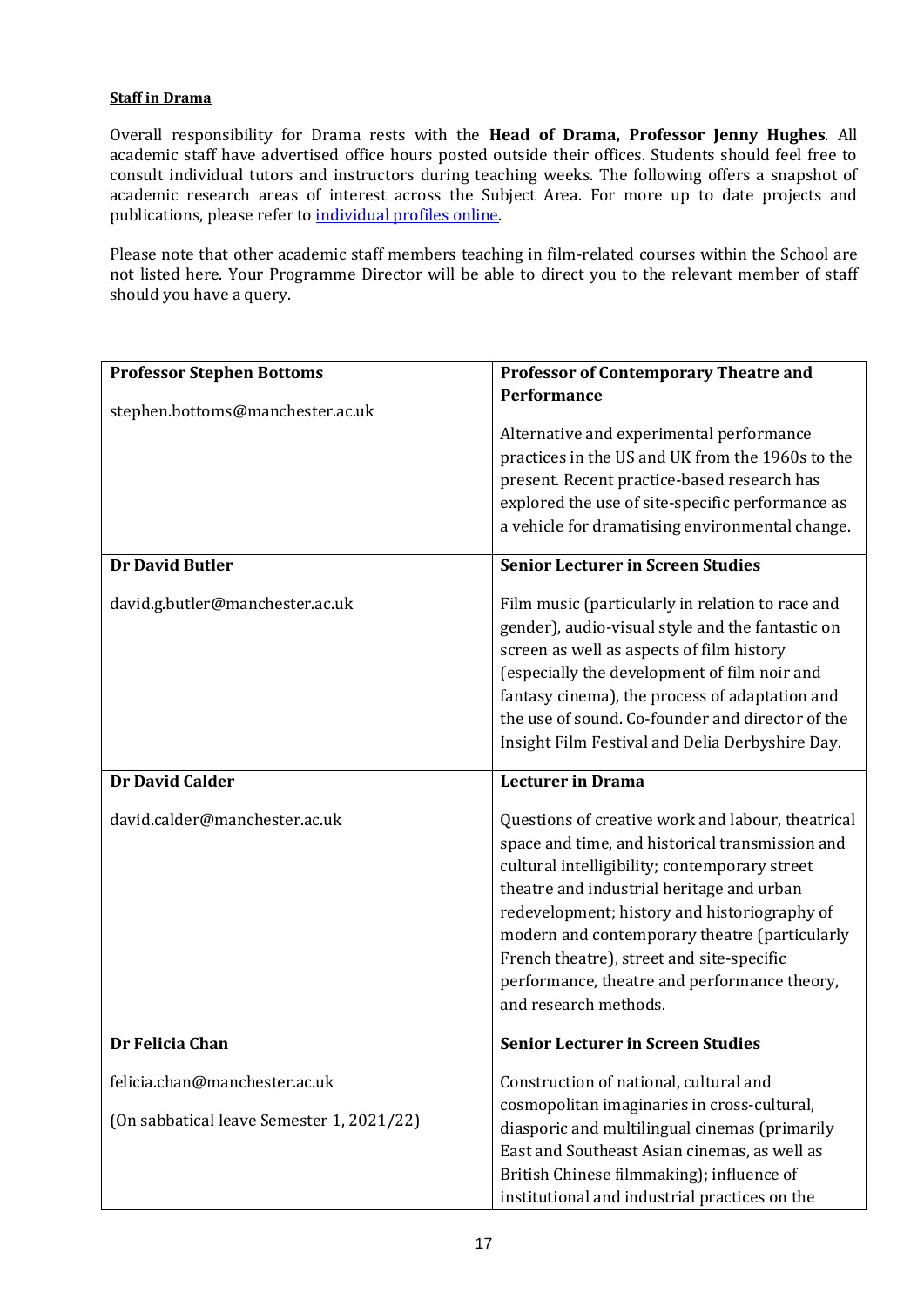|                                                                    | production, distribution and reception of film;<br>film festival economies. Co-founder of Chinese<br>Film Forum UK.                                                                                                                                                                                                                                                                                                                                                                                        |
|--------------------------------------------------------------------|------------------------------------------------------------------------------------------------------------------------------------------------------------------------------------------------------------------------------------------------------------------------------------------------------------------------------------------------------------------------------------------------------------------------------------------------------------------------------------------------------------|
| <b>Dr Rachel Clements</b>                                          | <b>Lecturer in Drama</b>                                                                                                                                                                                                                                                                                                                                                                                                                                                                                   |
| rachel.clements@manchester.ac.uk                                   | Contemporary theatre practice, and in<br>particular, British playwriting; dramaturgy;<br>documentary theatre; feminist practice; and the<br>relationships between performance and politics,<br>and performance and philosophy.                                                                                                                                                                                                                                                                             |
| Dr MaoHui Deng                                                     | <b>Lecturer in Film Studies</b>                                                                                                                                                                                                                                                                                                                                                                                                                                                                            |
| maohui.deng@manchester.ac.uk                                       | Interdisciplinary conversations between<br>discourses of cinema, ageing, dementia and the<br>examination of time. Southeast Asian cinemas<br>and temporal approaches towards the<br>examination of regional cinema.                                                                                                                                                                                                                                                                                        |
| <b>Dr Kate Dorney</b>                                              | <b>Senior Lecturer in Theatre &amp; Performance</b>                                                                                                                                                                                                                                                                                                                                                                                                                                                        |
| kate.dorney@manchester.ac.uk<br>(On REF leave Semester 1, 2021/22) | Gender, sexuality and identity in twentieth and<br>twenty-first century theatre and performance<br>practice; directing and design for performance;<br>theatre history and historiography; Shakespeare;<br>arts funding; performance documentation and<br>curation and museum and heritage practice.                                                                                                                                                                                                        |
| Dr Sophie Everest                                                  | <b>Lecturer in Film Practice</b>                                                                                                                                                                                                                                                                                                                                                                                                                                                                           |
| sophie.everest@manchester.ac.uk                                    | Worked extensively in TV production for BBC,<br>ITV and Channel 4, and currently co-runs Belle<br>Vue, a film production and creative research<br>company; teaches film practice (particularly<br>documentary forms) and her practice-based<br>research uses film to capture and initiate<br>relationships between people and objects within<br>museums, archives and heritage spaces;<br>particularly interested in film as a socially<br>engaged practice that invites collaboration and<br>co-creation. |
| Professor Maggie B. Gale                                           | <b>Chair in Drama</b>                                                                                                                                                                                                                                                                                                                                                                                                                                                                                      |
| maggie.gale@manchester.ac.uk                                       | Gender and performance, identity and<br>representation in twentieth-century theatre, solo<br>women performers, theatre historiography, and<br>twentieth century British theatre.                                                                                                                                                                                                                                                                                                                           |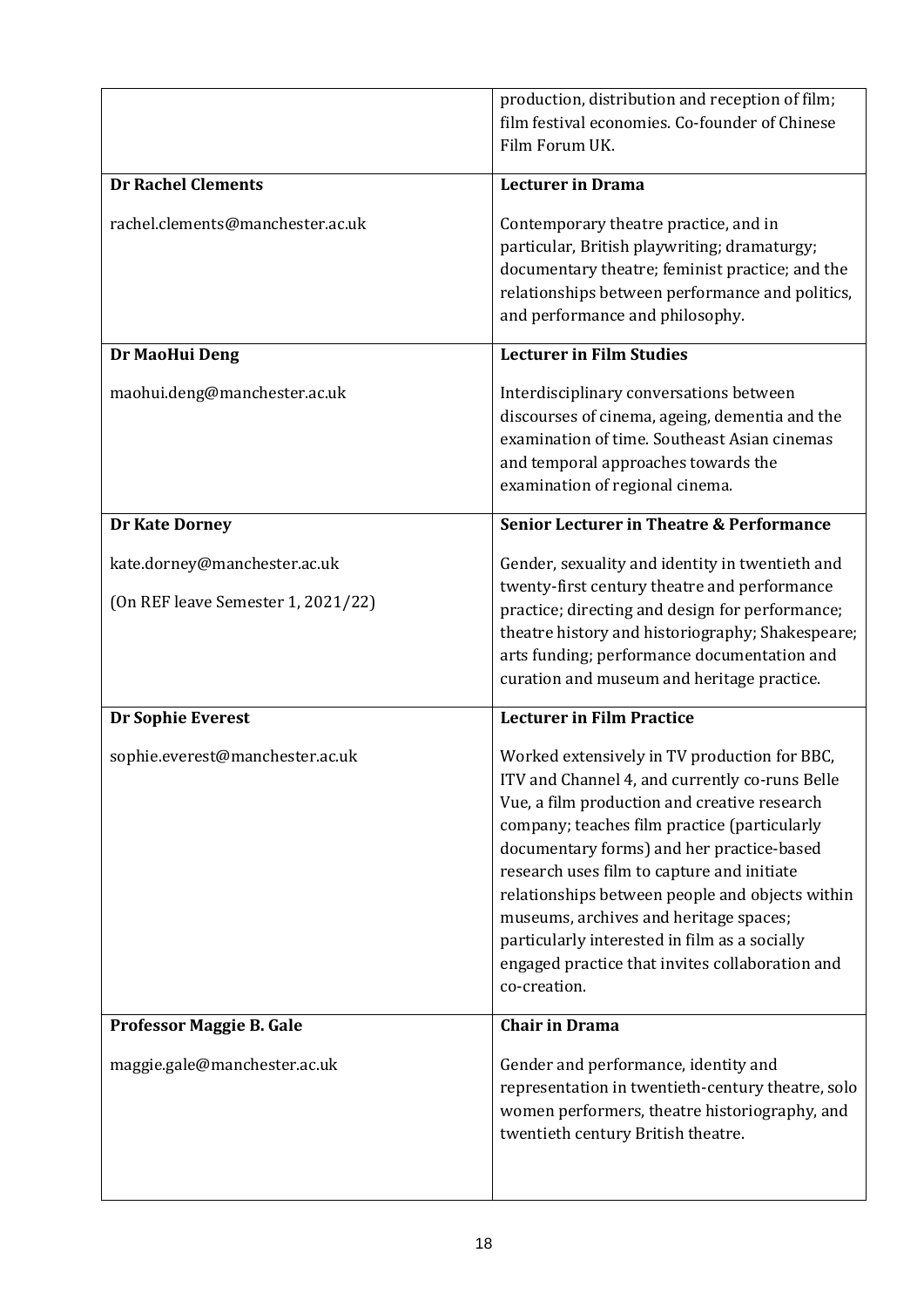| <b>Professor Cathy Gelbin</b>                                            | <b>Professor of Film and German Studies</b>                                                                                                                                                                                                                                                                                                                                                                                                                                                                                                                                                                             |
|--------------------------------------------------------------------------|-------------------------------------------------------------------------------------------------------------------------------------------------------------------------------------------------------------------------------------------------------------------------------------------------------------------------------------------------------------------------------------------------------------------------------------------------------------------------------------------------------------------------------------------------------------------------------------------------------------------------|
| cathy.gelbin@manchester.ac.uk<br>(On research leave Semester 1, 2021/22) | Modern German-Jewish culture, with a<br>particular focus on issues of gender and<br>sexuality. Special interests in Holocaust<br>representations and contemporary German-<br>Jewish culture in the European and global<br>contexts.                                                                                                                                                                                                                                                                                                                                                                                     |
| <b>Professor Jenny Hughes</b>                                            | <b>Professor in Drama</b>                                                                                                                                                                                                                                                                                                                                                                                                                                                                                                                                                                                               |
| jenny.hughes@manchester.ac.uk                                            | Contemporary and historical practice of socially<br>and politically engaged theatre; activist theatres,<br>theatre in the Middle East, and applied theatre.<br>Has published on theatre and the war on terror,<br>applied theatre, theatre in places of conflict,<br>applied theatre research methodologies and<br>activist and protest theatres.                                                                                                                                                                                                                                                                       |
| <b>Dr Alison Jeffers</b>                                                 | Senior Lecturer in Applied Theatre and                                                                                                                                                                                                                                                                                                                                                                                                                                                                                                                                                                                  |
| alison.jeffers@manchester.ac.uk                                          | <b>Contemporary Performance</b><br>Had several years' experience as a community<br>artist, director and trainer before moving into<br>higher education. Teaching interests include<br>aspects of contemporary performance,<br>particularly the use of actuality and verbatim<br>accounts, personal narrative and autobiography<br>in performance; adaptation for live performance<br>and new writing; storytelling in performance.<br>Research interests focus on theatre with<br>diasporic and displaced communities,<br>particularly with refugees, as well as<br>performances of citizenship and<br>cosmopolitanism. |
| Dr Vicky Lowe                                                            | <b>Lecturer in Drama and Screen Studies</b>                                                                                                                                                                                                                                                                                                                                                                                                                                                                                                                                                                             |
| victoria.s.lowe@manchester.ac.uk                                         | Stage to screen adaptation, intermediality,<br>screen acting and stardom, the voice on film and<br>contemporary British cinema and theatre.                                                                                                                                                                                                                                                                                                                                                                                                                                                                             |
| <b>Dr Simon Parry</b>                                                    | <b>Senior Lecturer in Drama and Arts</b>                                                                                                                                                                                                                                                                                                                                                                                                                                                                                                                                                                                |
| simon.parry@manchester.ac.uk                                             | <b>Management</b><br>Contemporary arts practices with a particular<br>interest in performance practices that engage<br>with scientific research, activist performance,<br>arts in education and arts management<br>practices.                                                                                                                                                                                                                                                                                                                                                                                           |